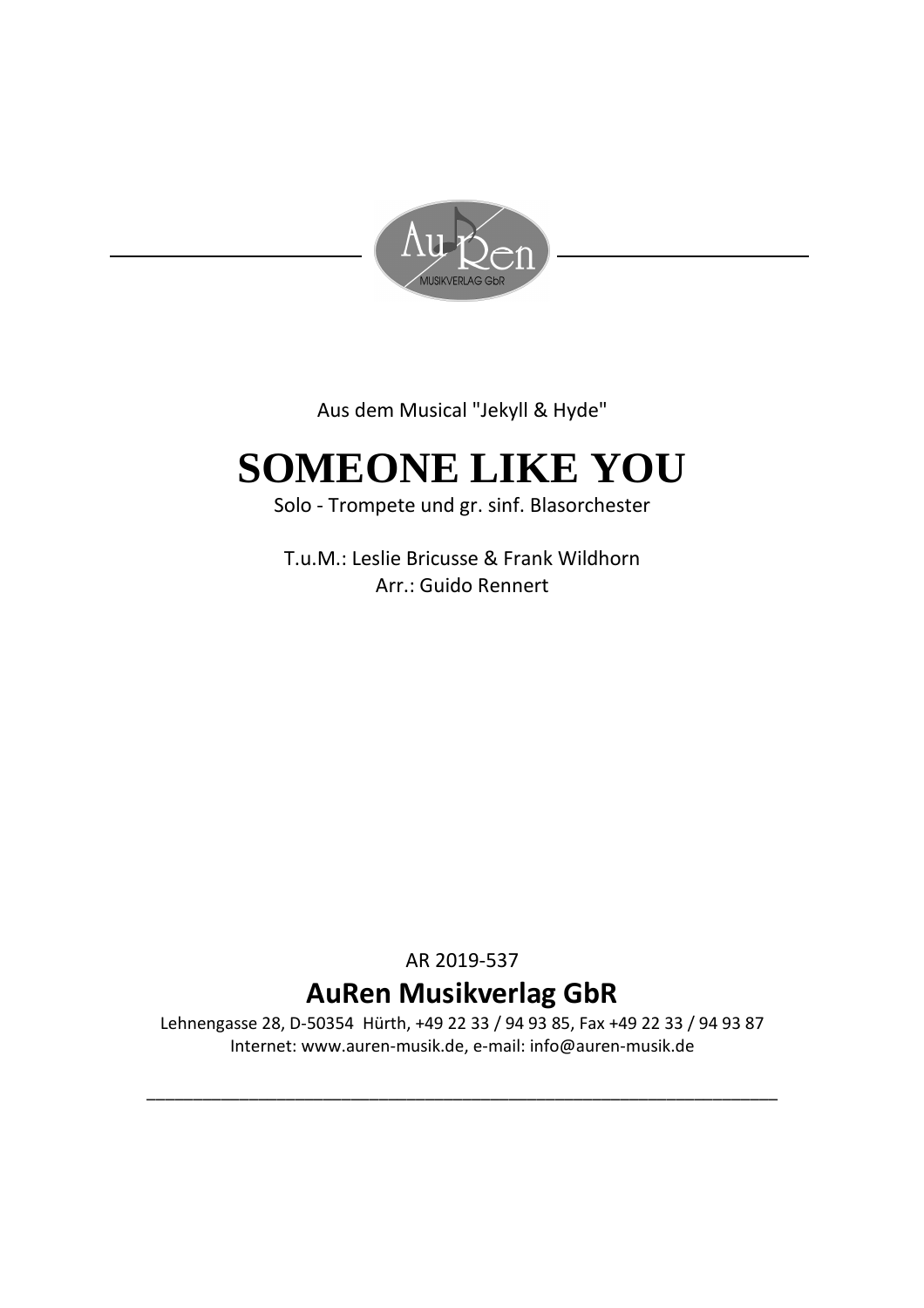# **SOMEONE LIKE YOU**

Solo - Trompete und gr. sinf. Blasorchester T.u.M.: Leslie Bricusse & Frank Wildhorn Arr.: Guido Rennert

Flöte 1 in C C Flute 1 Flöte 2 in C<br>
C Flute 2 Flöte 3 in C<br>
C Flute 3 Oboe 1 Oboe 1 Oboe 2 Oboe 2 Englisch Horn English horn Es-Klarinette Es Clarinet Klarinette 1 in B  $(2x)$  Bb Clarinet 1  $(2x)$ Klarinette 2 in B  $(2x)$  Bb Clarinet 2  $(2x)$ Klarinette 3 in B  $(2x)$  Bb Clarinet 3  $(2x)$ Altklarinette in Es **Eb Alto Clarinet** Bassklarinette 1 in B<br>Bb Bass Clarinet 1 Kontrabassklarinette in B<br>Bb Contraass Clarinet Altsaxophon 1 in Es extending the Saxophone 1 Altsaxophon 2 in Es extending the Saxophone 2 Tenorsaxophon in B<br>Bb Tenor Saxophone Baritonsaxophon in Es **Eb Baritone Saxophone** Fagott 1 Bassoon 1 Fagott 2 Bassoon 2 Horn 1 in F /Es French Horn 1 in F /Es Horn 2 in F /Es French Horn 2 in F /Es Horn 3 in F/Es French Horn 3 in F/Es Horn 4 in F/Es French Horn 4 in F/Es **Solo-Trompete in B Bb Solo-Trumpet** Trompete 1 in B  $(2x)$  Bb Trumpet 1  $(2x)$ Trompete 2 in B Bb Trumpet 2 Trompete 3 in B Bb Trumpet 3 Trompete 4 in B Bb Trumpet 4 Flügelhorn 1 in B (2x) Bb Flugelhorn 1 Flügelhorn 2 in B<br>Bb Flugelhorn 2 Posaune 1 in C /B C /B C /Bb Trombone 1 Posaune 2 in C /B C /B C /Bb Trombone 2 Posaune 3 in C/B and C/Bb Trombone 3 Posaune 4 in C C Trombone 4 Tenorhorn in B<br>Bb Baritone Bariton in C/B C/B Euphonium Tuba in C/B/Es (3x) C /B/Eb Basses (3x) Pauken Timpani Perkussion (Suspended Cymbal, Schlagzeug) Harfe Harp Klavier **Piano** Kontrabass **Double Bass** Double Bass

**Partitur Full Score** Percussion (Suspended cymbal, Drumset)

### **Zusatzstimmen auf Anfrage / Additional parts available**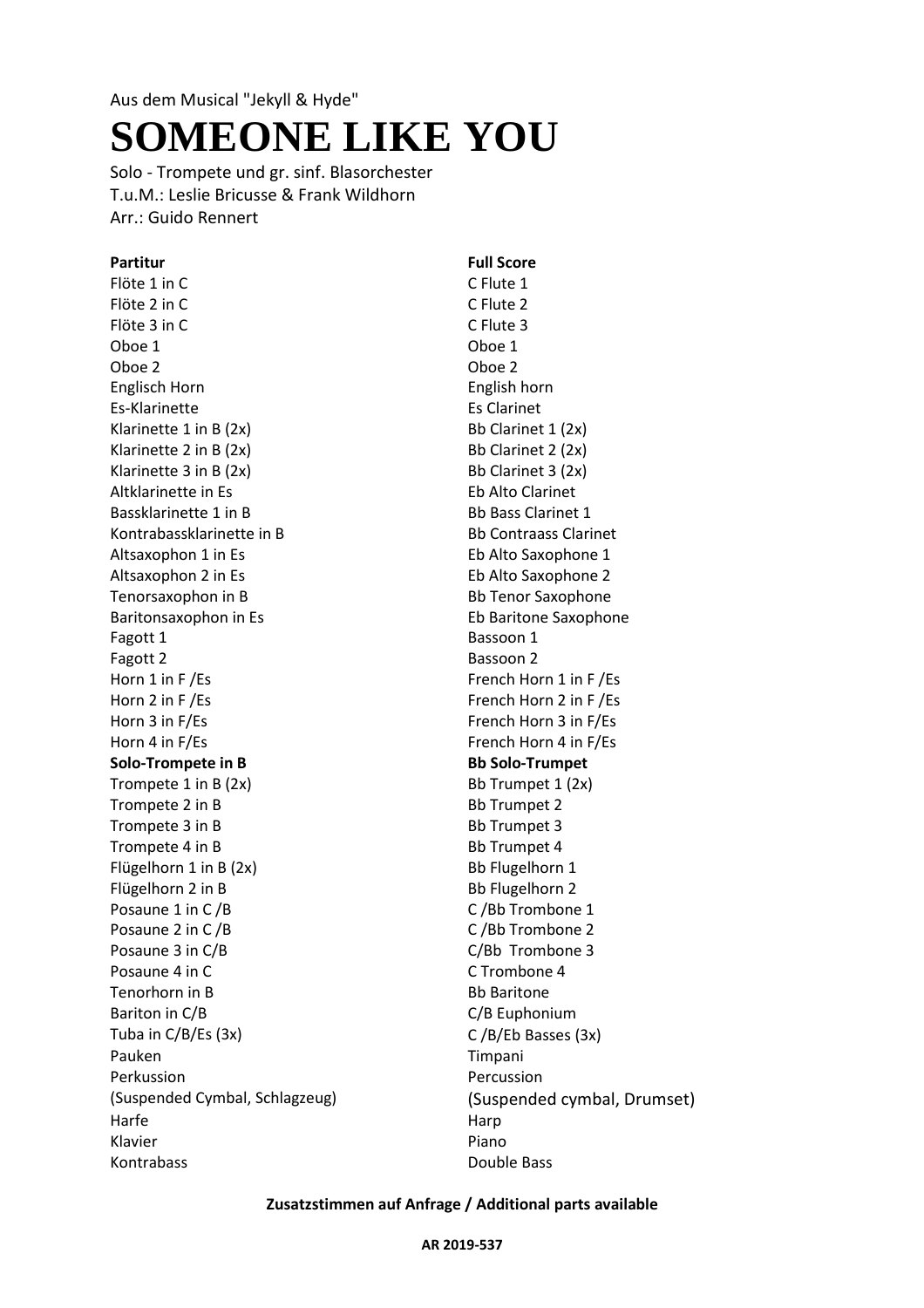Aus dem Musical "Jekyll & Hyde"

### **SOMEONE LIKE YOU**

Solo - Trompete und gr. sinf. Blasorchester

T.u.M.: Leslie Bricusse Frank Wildhorn

|                                        |                    | Andante $\sqrt{ }=72$ |                                                                                                                                                                                                                                                                                                                                                                                                     |                  | Rit.                                                              | $\boxed{A}$                                  |                                       |                          |                                                                                                                                               |                  | Arr.: Guido Rennert     |
|----------------------------------------|--------------------|-----------------------|-----------------------------------------------------------------------------------------------------------------------------------------------------------------------------------------------------------------------------------------------------------------------------------------------------------------------------------------------------------------------------------------------------|------------------|-------------------------------------------------------------------|----------------------------------------------|---------------------------------------|--------------------------|-----------------------------------------------------------------------------------------------------------------------------------------------|------------------|-------------------------|
| Flöte 1                                | ť                  | Ŧ<br>$\boldsymbol{p}$ | $= mf$                                                                                                                                                                                                                                                                                                                                                                                              |                  |                                                                   |                                              |                                       |                          |                                                                                                                                               |                  |                         |
| Flöte 2-3                              |                    |                       | $\frac{1}{\frac{1}{\frac{1}{2}}\frac{1}{\frac{1}{2}}\frac{1}{\frac{1}{2}}\frac{1}{\frac{1}{2}}\frac{1}{\frac{1}{2}}\frac{1}{\frac{1}{2}}\frac{1}{\frac{1}{2}}\frac{1}{\frac{1}{2}}\frac{1}{\frac{1}{2}}\frac{1}{\frac{1}{2}}\frac{1}{\frac{1}{2}}\frac{1}{\frac{1}{2}}\frac{1}{\frac{1}{2}}\frac{1}{\frac{1}{2}}\frac{1}{\frac{1}{2}}\frac{1}{\frac{1}{2}}\frac{1}{\frac{1}{2}}\frac{1}{\frac{1}{2$ |                  |                                                                   |                                              |                                       |                          |                                                                                                                                               |                  |                         |
| Oboe $1-2$                             | l to               |                       | $\begin{picture}(120,110) \put(0,0){\line(1,0){10}} \put(15,0){\line(1,0){10}} \put(15,0){\line(1,0){10}} \put(15,0){\line(1,0){10}} \put(15,0){\line(1,0){10}} \put(15,0){\line(1,0){10}} \put(15,0){\line(1,0){10}} \put(15,0){\line(1,0){10}} \put(15,0){\line(1,0){10}} \put(15,0){\line(1,0){10}} \put(15,0){\line(1,0){10}} \put(15,0){\line$                                                 | <u>ណ</u><br>یرٹر |                                                                   |                                              |                                       |                          |                                                                                                                                               |                  |                         |
| Englischhorn                           |                    |                       | $=$ $\frac{1}{\pi}$<br><u>Tre</u>                                                                                                                                                                                                                                                                                                                                                                   | $\boldsymbol{f}$ |                                                                   |                                              |                                       |                          |                                                                                                                                               |                  |                         |
| Klarinette in Es                       |                    |                       | $mf^3$                                                                                                                                                                                                                                                                                                                                                                                              |                  |                                                                   |                                              |                                       |                          |                                                                                                                                               | $\boldsymbol{p}$ |                         |
| Klarinette in B 1                      |                    | ein Spiele            | م م م د (<br>$\overline{3}$                                                                                                                                                                                                                                                                                                                                                                         |                  |                                                                   | Tutti                                        |                                       |                          |                                                                                                                                               | . .              |                         |
| Klarinette in B 2                      |                    | $\pmb{p}$             | $=$ mf                                                                                                                                                                                                                                                                                                                                                                                              |                  |                                                                   | उ⊤ <sub>‡वं</sub>                            |                                       | ग्रीड                    | ņ                                                                                                                                             |                  |                         |
| Klarinette in B 3                      | る                  |                       |                                                                                                                                                                                                                                                                                                                                                                                                     |                  |                                                                   | ₹                                            | $\sharp \overline{\sigma}$            | ţ<br>날                   | ╔<br>ŧ                                                                                                                                        |                  | 궁.                      |
| Altklarinette in Es                    |                    |                       |                                                                                                                                                                                                                                                                                                                                                                                                     |                  |                                                                   | $\frac{1}{p}$                                | १०                                    |                          |                                                                                                                                               | रेग्रे           |                         |
| Bassklarinette in B                    |                    |                       |                                                                                                                                                                                                                                                                                                                                                                                                     |                  |                                                                   | $\boldsymbol{p}$                             |                                       |                          | ₹                                                                                                                                             |                  | $\overline{\mathbf{e}}$ |
| Kontrabassklarinette in B              |                    |                       |                                                                                                                                                                                                                                                                                                                                                                                                     |                  |                                                                   | $\overline{\sigma}$<br>$\boldsymbol{p}$      | $\overline{\sigma}$                   | $\overline{\sigma}$      | 馬                                                                                                                                             | मृत्यू           |                         |
| Altsaxophon in Es 1                    | 441                |                       |                                                                                                                                                                                                                                                                                                                                                                                                     |                  | र<br>१                                                            |                                              | ज़                                    | Œ                        |                                                                                                                                               |                  |                         |
| Altsaxophon in Es 2                    | in and<br>$^{4-1}$ |                       |                                                                                                                                                                                                                                                                                                                                                                                                     |                  |                                                                   | $\boldsymbol{p}$                             |                                       | $\overline{\phantom{a}}$ |                                                                                                                                               |                  |                         |
|                                        | $x \rightarrow$    |                       |                                                                                                                                                                                                                                                                                                                                                                                                     |                  |                                                                   | $\boldsymbol{p}$                             |                                       |                          |                                                                                                                                               |                  |                         |
| Tenorsaxophon in B                     | →                  |                       |                                                                                                                                                                                                                                                                                                                                                                                                     |                  |                                                                   | $\boldsymbol{p}$                             |                                       |                          |                                                                                                                                               |                  |                         |
| Baritonsaxophon in Es                  |                    |                       |                                                                                                                                                                                                                                                                                                                                                                                                     |                  |                                                                   | $\overline{\mathbf{a}}$<br>$\boldsymbol{p}$  |                                       |                          |                                                                                                                                               |                  |                         |
| Fagott 1-2                             |                    |                       |                                                                                                                                                                                                                                                                                                                                                                                                     | $\boldsymbol{f}$ | $m\hspace{-0.12cm}/\hspace{-0.12cm}f$ $\hspace{-0.12cm}/$<br>$-p$ |                                              |                                       |                          |                                                                                                                                               |                  |                         |
| Solo - Trompete in B                   | $+$                |                       |                                                                                                                                                                                                                                                                                                                                                                                                     |                  |                                                                   | $_{mp}$                                      |                                       |                          |                                                                                                                                               |                  |                         |
| Horn in $F$ 1-2                        | 11                 |                       |                                                                                                                                                                                                                                                                                                                                                                                                     |                  |                                                                   |                                              |                                       |                          |                                                                                                                                               |                  |                         |
| Horn in F 3-4                          |                    |                       |                                                                                                                                                                                                                                                                                                                                                                                                     |                  |                                                                   |                                              |                                       |                          |                                                                                                                                               |                  |                         |
| Trompete in B 1-2<br>Trompete in B 3-4 | $+$                |                       |                                                                                                                                                                                                                                                                                                                                                                                                     |                  |                                                                   |                                              |                                       |                          |                                                                                                                                               |                  |                         |
| Flügelhorn in B 1-2 $\frac{1}{6}$      | $\lambda$<br>J     |                       |                                                                                                                                                                                                                                                                                                                                                                                                     |                  |                                                                   |                                              |                                       |                          |                                                                                                                                               |                  |                         |
| Posaune 1-2                            |                    |                       |                                                                                                                                                                                                                                                                                                                                                                                                     |                  |                                                                   |                                              |                                       |                          |                                                                                                                                               |                  |                         |
| Posaune 3-4                            |                    |                       |                                                                                                                                                                                                                                                                                                                                                                                                     |                  |                                                                   |                                              |                                       |                          |                                                                                                                                               |                  |                         |
| Tenorhorn                              |                    |                       |                                                                                                                                                                                                                                                                                                                                                                                                     |                  |                                                                   |                                              |                                       |                          |                                                                                                                                               |                  |                         |
| Bariton<br>Tuba                        |                    |                       |                                                                                                                                                                                                                                                                                                                                                                                                     |                  |                                                                   |                                              |                                       |                          |                                                                                                                                               |                  |                         |
|                                        |                    |                       |                                                                                                                                                                                                                                                                                                                                                                                                     |                  | $\frac{3}{pp}$                                                    | $\mathbf{\sigma}$<br>$\overline{\mathbf{a}}$ | $\alpha$<br>$\bar{\bullet}$<br>₹<br>ł |                          | 只。<br>$\overline{\phantom{a}}$                                                                                                                |                  |                         |
| Pauken                                 |                    |                       |                                                                                                                                                                                                                                                                                                                                                                                                     | 戸                | $p\hspace{-0.5mm}p$                                               | $\boldsymbol{p}$                             | $\pmb{p}$                             |                          | $\boldsymbol{p}$                                                                                                                              |                  |                         |
| Glockenspiel                           |                    |                       |                                                                                                                                                                                                                                                                                                                                                                                                     |                  | s.C.(soft                                                         |                                              |                                       |                          |                                                                                                                                               |                  |                         |
| Perkussion                             | Ŧ                  |                       |                                                                                                                                                                                                                                                                                                                                                                                                     |                  | $pp \sim p$                                                       |                                              |                                       |                          |                                                                                                                                               |                  |                         |
| E-Bass                                 |                    |                       |                                                                                                                                                                                                                                                                                                                                                                                                     |                  |                                                                   |                                              |                                       |                          |                                                                                                                                               |                  |                         |
| Harfe                                  |                    |                       |                                                                                                                                                                                                                                                                                                                                                                                                     |                  | ₹<br>mf                                                           |                                              |                                       |                          |                                                                                                                                               |                  |                         |
|                                        |                    |                       |                                                                                                                                                                                                                                                                                                                                                                                                     |                  |                                                                   |                                              | $\boldsymbol{p}$                      |                          |                                                                                                                                               |                  |                         |
| Klavier                                |                    |                       |                                                                                                                                                                                                                                                                                                                                                                                                     |                  |                                                                   |                                              |                                       |                          |                                                                                                                                               |                  |                         |
|                                        |                    |                       |                                                                                                                                                                                                                                                                                                                                                                                                     |                  | pizz.<br>$\mathop{\mathsf{arco}}$                                 |                                              |                                       |                          |                                                                                                                                               |                  |                         |
| Kontrabass                             |                    |                       |                                                                                                                                                                                                                                                                                                                                                                                                     |                  | $\it mf$<br>$\pmb{p}$                                             |                                              |                                       |                          | © 1997 Painted Desert Music Corp. on behalf of Stage And Screen Music Inc., BMG Ruby Songs, Scaramanga Music, Inc. and Reservoir Media Music. |                  |                         |
|                                        |                    |                       |                                                                                                                                                                                                                                                                                                                                                                                                     |                  |                                                                   |                                              |                                       |                          |                                                                                                                                               |                  |                         |

All Rights for BMG Ruby Songs and Scaramanga Music, Inc. Administered by BMG Rights Management (US) LLC.

All Rights for Reservoir Media Music Administered by Reservoir Media Management, Inc. International Copyright Secured.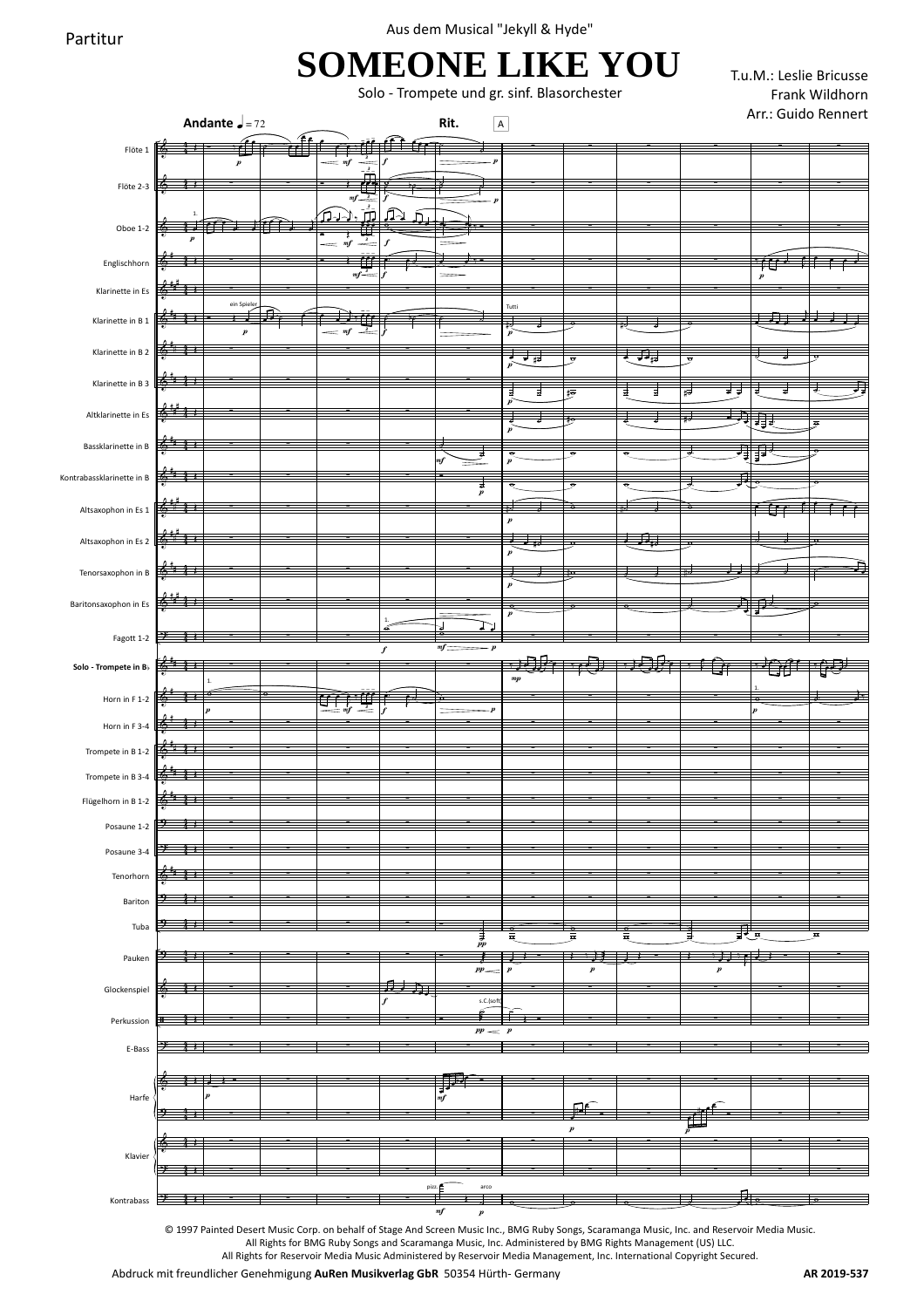|                |                           |                          |                         | molto Rit.          |                           |                          |              |          |                  |                  |                          |                       |
|----------------|---------------------------|--------------------------|-------------------------|---------------------|---------------------------|--------------------------|--------------|----------|------------------|------------------|--------------------------|-----------------------|
|                |                           |                          |                         | - Pesante           | $\overline{B}$ a Tempo    |                          |              |          |                  |                  |                          |                       |
|                | $\frac{12}{15}$           |                          | $\frac{1}{2}$           | $\hat{z}$           |                           |                          |              |          |                  |                  |                          |                       |
| $\mathsf{FL1}$ |                           |                          |                         |                     | ٠<br>pp                   |                          |              |          |                  |                  | $\boldsymbol{p}$         |                       |
|                |                           | $\overline{\phantom{a}}$ | - -                     | $\frac{1}{2}$<br>₹  |                           |                          |              |          |                  |                  |                          |                       |
| $FI. 2-3$      | $\overline{\bullet}$<br>Œ |                          |                         | $=$                 |                           |                          |              |          | $_{\it pp}$      | ₽B               |                          |                       |
|                |                           |                          |                         | ⌒                   |                           |                          |              |          |                  |                  |                          |                       |
| $Ob. 1-2$      | 鍾<br>-€∋                  |                          |                         |                     |                           |                          |              |          |                  |                  |                          |                       |
|                |                           |                          |                         | r,                  |                           |                          |              |          |                  |                  |                          |                       |
| Englhrn.       | $\overline{1}$<br>t.      |                          |                         |                     |                           |                          |              |          |                  | ,                |                          |                       |
|                |                           |                          |                         |                     |                           |                          |              |          |                  | pp               |                          |                       |
| Klar. Es       | Т.                        |                          |                         |                     |                           |                          | ₹            |          |                  |                  | ≘                        |                       |
|                |                           |                          |                         |                     |                           |                          | ΡĨ           |          |                  |                  | $\boldsymbol{p}$         |                       |
| Klar. B 1      | 6                         |                          |                         |                     | ۴                         |                          |              |          |                  |                  | $\rightarrow$            |                       |
|                |                           |                          |                         |                     | pp                        |                          |              |          |                  |                  |                          |                       |
| Klar. B 2      | τ,                        |                          |                         |                     |                           |                          |              |          |                  |                  | Ł                        |                       |
|                |                           |                          | $\overline{\sigma}$     | 할                   | $\frac{\circ}{p p}$<br>W  |                          | 긓            | ਰ ਯ      |                  |                  |                          |                       |
| Klar. B 3      | 6                         |                          |                         | $\hat{ }$           |                           |                          |              |          |                  |                  | ₹                        |                       |
|                | ए                         | $\overline{\sigma}$      | $\overline{\sigma}$     | ∰السالا             | $\sum_{pp}$               | $\overline{\circ}$<br>≣⊽ | Ξ<br>⋣<br>경  | ŧ        |                  | राज्             | ₹                        |                       |
| Altklar. Es    | 氐                         |                          |                         |                     |                           |                          |              |          |                  |                  | ₩                        |                       |
|                | ĩ                         |                          |                         | ₹<br>$\equiv$       | $\frac{\overline{a}}{pp}$ | $\overline{\bullet}$     |              | ₹        |                  |                  |                          | ŧ                     |
|                | 6                         |                          |                         | $\hat{\phantom{a}}$ |                           |                          |              |          |                  |                  | Ł                        |                       |
| Bassklar. B    |                           |                          | ħ<br>ţ.                 | ₹                   | $\frac{\equiv}{\sigma}$   | $\equiv$                 | E<br>₹       | ₹        |                  |                  |                          | Ħ                     |
|                |                           |                          |                         | $\frac{1}{2}$       |                           |                          |              |          |                  |                  |                          |                       |
| Kbsklar. B     | ₩.                        |                          | J.                      | 긓                   | $_{pp}$                   |                          |              |          |                  |                  | Ł                        |                       |
|                |                           |                          |                         | $\frac{1}{2}$       |                           |                          |              |          |                  |                  |                          |                       |
| Altsax. Es 1   | б                         | $\mathbf{\sigma}$        | $\overline{\ }$         | J<br>$=$            | ó<br>$_{pp}$              |                          |              |          |                  |                  | $\overline{\phantom{a}}$ |                       |
|                |                           |                          |                         | ÷                   |                           |                          |              |          |                  |                  |                          |                       |
| Altsax. Es 2   | 6                         | ᢣ                        | $\overline{\mathbf{o}}$ |                     | ÷                         | $\mathbf{\sigma}$        |              |          |                  |                  |                          |                       |
|                |                           |                          |                         | Ξ                   | $_{pp}$                   |                          |              |          |                  |                  |                          |                       |
| Tensax. B      |                           |                          |                         |                     |                           |                          |              |          |                  |                  |                          |                       |
|                |                           |                          |                         | $=$<br>$\hat{ }$    | $_{pp}$                   |                          |              |          |                  |                  |                          |                       |
| Barsax. Es     | 6                         |                          |                         |                     |                           |                          |              |          |                  |                  |                          |                       |
|                |                           |                          |                         |                     | $\frac{1}{pp}$            | इ                        |              |          |                  |                  | a2                       |                       |
| Fag. 1-2       | ᢣ                         |                          |                         | $\hat{ }$           |                           |                          |              |          |                  |                  | ≘                        |                       |
|                | $\frac{12}{6}$            |                          |                         | $\hat{\phantom{a}}$ |                           |                          | $_{pp}$      |          |                  |                  |                          | $\boldsymbol{p}$      |
| $S.-Trp.B$     |                           |                          |                         |                     | €₽                        | ⊫<br>. <u>.</u>          |              |          |                  |                  | ř,                       |                       |
|                |                           |                          |                         |                     | $1\!\!$                   |                          |              |          |                  |                  |                          |                       |
| Hrn. F 1-2     | 6                         |                          |                         |                     |                           |                          | <u>ا تلہ</u> |          | $pp_1$           |                  |                          |                       |
|                |                           |                          |                         |                     |                           |                          |              |          |                  |                  |                          |                       |
|                |                           |                          |                         |                     |                           |                          | $pp$ 2.      |          |                  | $\frac{1}{pp_2}$ |                          |                       |
|                |                           |                          |                         |                     | $_{pp}$                   |                          |              |          |                  |                  |                          |                       |
| Hrn. F 3-4     | ٠                         |                          |                         |                     |                           |                          |              |          |                  |                  |                          |                       |
|                |                           |                          |                         |                     |                           |                          |              |          |                  |                  |                          | 瓔                     |
| Trp. B. 1-2    |                           |                          |                         |                     |                           |                          |              |          |                  |                  |                          | ⋍                     |
|                |                           |                          |                         |                     |                           |                          |              |          |                  |                  |                          | $p\rightleftharpoons$ |
| Trp. B. 3-4    |                           |                          |                         |                     |                           |                          |              |          |                  |                  |                          |                       |
|                |                           |                          |                         |                     |                           |                          |              |          |                  |                  |                          |                       |
| Flhrn. B 1-2   |                           |                          |                         |                     |                           |                          |              |          |                  |                  |                          |                       |
|                |                           |                          |                         |                     |                           |                          |              |          |                  |                  |                          |                       |
| Pos. 1-2       |                           |                          |                         |                     |                           |                          |              |          |                  |                  |                          |                       |
|                |                           |                          |                         |                     |                           |                          |              |          |                  |                  |                          |                       |
| Pos. 3-4       |                           |                          |                         |                     |                           |                          |              |          |                  |                  |                          |                       |
|                |                           |                          |                         |                     |                           |                          |              |          |                  |                  |                          |                       |
|                |                           |                          |                         |                     |                           |                          |              |          |                  |                  |                          |                       |
| Thrn.          |                           |                          |                         |                     |                           |                          |              |          |                  |                  |                          |                       |
|                |                           |                          |                         |                     |                           |                          |              |          |                  |                  |                          |                       |
| Bar.           |                           |                          |                         |                     |                           |                          |              |          |                  |                  |                          |                       |
|                |                           |                          |                         |                     |                           |                          |              |          |                  |                  |                          |                       |
| Tub.           |                           |                          |                         |                     |                           |                          |              |          |                  | र ज              |                          |                       |
|                | 12                        |                          |                         |                     | $_{pp}$                   |                          |              |          |                  |                  |                          |                       |
| Pauk.          |                           |                          |                         |                     |                           |                          |              |          |                  |                  |                          |                       |
|                |                           |                          |                         |                     | pp                        |                          |              |          |                  |                  |                          |                       |
| Glock.         |                           |                          |                         |                     |                           |                          |              |          |                  |                  |                          |                       |
|                |                           |                          | $\boldsymbol{p}$        |                     |                           |                          |              | s.C.(sof |                  |                  |                          |                       |
| Perk.          |                           |                          |                         |                     |                           |                          |              |          |                  |                  |                          | Drum Se               |
|                |                           |                          |                         |                     |                           |                          |              | pp       |                  |                  |                          | $\boldsymbol{p}$ .    |
| E-Bs.          |                           |                          |                         |                     |                           |                          |              |          |                  |                  |                          | 每                     |
|                | 12                        |                          |                         |                     |                           |                          |              |          |                  |                  |                          | $\boldsymbol{p}$ .    |
|                |                           |                          |                         |                     |                           |                          |              |          |                  |                  |                          |                       |
| Hrf.           |                           |                          |                         |                     |                           |                          |              |          |                  |                  |                          | A-Dur                 |
|                |                           |                          |                         |                     |                           |                          |              |          |                  |                  | TITT.                    |                       |
|                |                           |                          |                         |                     |                           |                          |              |          | $\boldsymbol{p}$ |                  |                          |                       |
|                | $\frac{12}{6}$            |                          |                         |                     |                           |                          |              |          |                  |                  |                          |                       |
|                |                           |                          |                         |                     |                           |                          |              |          |                  |                  |                          |                       |
| KI.            |                           |                          |                         |                     |                           |                          |              |          |                  |                  |                          |                       |
|                | ⋺                         |                          |                         |                     |                           |                          |              |          |                  |                  |                          |                       |
|                | 12                        |                          |                         |                     |                           |                          |              |          |                  |                  |                          |                       |
| Kb.            | 匡                         |                          |                         |                     | $_{pp}$                   |                          |              |          |                  |                  |                          |                       |

-2-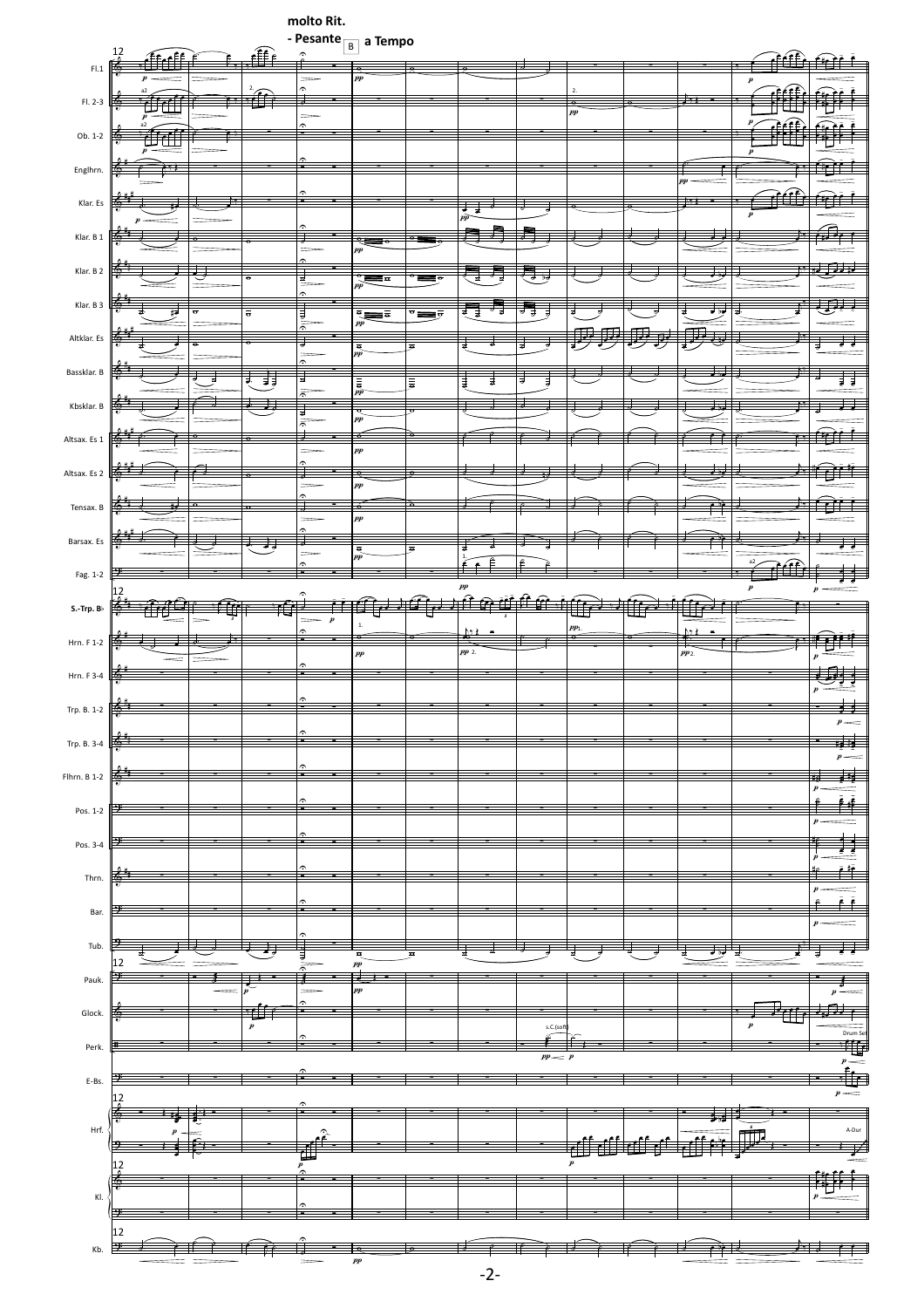|                                  | $\overline{c}$                                                      |                      |             |    |            |         |                                   |                  |                  | Rit.             |                                                                                               | Pesante molto Rit.<br>$\sum_{n=1}^{\infty} \hat{f}_n^2$ |
|----------------------------------|---------------------------------------------------------------------|----------------------|-------------|----|------------|---------|-----------------------------------|------------------|------------------|------------------|-----------------------------------------------------------------------------------------------|---------------------------------------------------------|
|                                  | ♣                                                                   |                      |             |    |            |         |                                   |                  |                  |                  |                                                                                               | 鉅                                                       |
| $\mathsf{FL1}$                   |                                                                     |                      |             |    |            |         |                                   |                  |                  |                  | ∬                                                                                             |                                                         |
| Fl. 2-3                          | 65                                                                  |                      |             |    | ┍          |         | 靊                                 |                  | ₩₿               |                  | $a2 \geq$                                                                                     | Ê<br>ÊÊA                                                |
|                                  |                                                                     |                      |             |    |            |         |                                   |                  |                  |                  | $\overline{f}$<br>$\overline{f}$<br>$\overline{f}$                                            |                                                         |
| $Ob. 1-2$                        |                                                                     |                      |             |    |            |         | $\frac{1}{\sqrt[3]{\frac{1}{2}}}$ |                  |                  |                  | ₫                                                                                             |                                                         |
|                                  |                                                                     |                      | 雪           |    | Ц          |         | m f                               |                  |                  |                  | ĪĨ                                                                                            |                                                         |
| Englhrn.                         |                                                                     |                      |             | πf |            |         | $m f -$                           |                  |                  |                  | $\hat{\hat{y}}$                                                                               |                                                         |
| Klar. Es                         | ta.                                                                 |                      |             |    |            |         |                                   |                  |                  |                  |                                                                                               | è<br>鉅                                                  |
|                                  |                                                                     |                      | 井           |    |            |         | $\it mf$ —                        |                  |                  |                  | ff                                                                                            |                                                         |
| Klar. B 1                        | 6,                                                                  |                      |             |    |            |         | ட்                                |                  |                  |                  | ٢f                                                                                            |                                                         |
|                                  |                                                                     |                      |             |    |            |         |                                   |                  |                  |                  | $\bar{r}$                                                                                     |                                                         |
| Klar. B 2                        | €                                                                   |                      |             |    |            |         | Л,                                | Ė.               |                  |                  | ∯                                                                                             |                                                         |
| Klar. B $3$                      | 险                                                                   |                      |             |    |            |         |                                   |                  |                  |                  |                                                                                               |                                                         |
|                                  |                                                                     |                      |             |    |            |         | म्र                               |                  |                  |                  | $f\hspace{-0.1cm}f$                                                                           |                                                         |
| Altklar. Es                      |                                                                     |                      |             |    |            |         | z                                 |                  |                  |                  |                                                                                               |                                                         |
|                                  |                                                                     |                      |             |    |            |         |                                   |                  |                  |                  | $\frac{1}{\hat{y}}$                                                                           |                                                         |
| Bassklar. B                      |                                                                     |                      |             |    |            |         |                                   |                  |                  | ₹<br>廷           | 菲<br>₹                                                                                        | γø.                                                     |
|                                  |                                                                     |                      |             |    |            |         |                                   |                  |                  |                  |                                                                                               |                                                         |
| Kbsklar. B                       | 廗                                                                   |                      |             |    |            |         |                                   |                  |                  | ₽                | $\exists \vec{f}$<br>₹                                                                        | <b>TRA Ad</b>                                           |
| Altsax. Es 1                     | 6                                                                   |                      |             |    |            |         |                                   |                  |                  |                  |                                                                                               |                                                         |
|                                  |                                                                     |                      |             |    |            |         |                                   |                  |                  |                  | ff                                                                                            |                                                         |
| Altsax. Es 2                     | 6                                                                   |                      |             |    |            |         | $\cdot$ rr                        |                  |                  |                  |                                                                                               |                                                         |
|                                  |                                                                     |                      |             |    |            |         |                                   |                  |                  |                  | ℋ                                                                                             |                                                         |
| Tensax. B                        |                                                                     |                      |             |    |            |         | $\cdot$ $\cdot$                   |                  |                  |                  | $f\hspace{-0.1cm}f$                                                                           |                                                         |
| Barsax. Es                       |                                                                     |                      |             |    |            |         |                                   |                  |                  |                  |                                                                                               |                                                         |
|                                  |                                                                     |                      |             |    |            |         | a2                                |                  |                  |                  | a2                                                                                            |                                                         |
| Fag. 1-2                         |                                                                     |                      |             |    |            |         |                                   |                  |                  |                  |                                                                                               |                                                         |
|                                  | $\frac{25}{4}$                                                      |                      |             |    |            |         | mf                                | $\boldsymbol{f}$ |                  |                  | ġ                                                                                             |                                                         |
| $S.-\mathsf{Trp.}\,B\flat$       |                                                                     |                      |             |    |            |         |                                   |                  |                  |                  |                                                                                               |                                                         |
| Hrn. $F$ 1-2                     | ۵                                                                   | $\overline{\bullet}$ |             |    |            |         |                                   |                  |                  |                  |                                                                                               |                                                         |
|                                  |                                                                     | ₱                    |             |    |            | mf      |                                   |                  |                  |                  | ff <sub>.</sub>                                                                               |                                                         |
| Hrn. F 3-4                       | 唪                                                                   |                      |             | 一。 |            |         |                                   |                  |                  |                  | Ē                                                                                             |                                                         |
|                                  |                                                                     |                      |             |    |            |         |                                   |                  |                  |                  | $\hat{\hat{f}}$                                                                               |                                                         |
| Trp. B. 1-2                      | 6<br>$m$ f                                                          |                      |             |    |            |         |                                   |                  |                  |                  | ť                                                                                             |                                                         |
| Trp. B. 3-4                      |                                                                     |                      |             |    |            |         |                                   |                  |                  |                  | ≝                                                                                             |                                                         |
|                                  |                                                                     |                      |             |    |            |         |                                   |                  |                  |                  | $\frac{1}{f}$                                                                                 |                                                         |
| Flhrn. B 1-2                     |                                                                     |                      |             |    |            |         |                                   |                  |                  |                  | 毎                                                                                             |                                                         |
|                                  |                                                                     |                      |             |    |            |         |                                   |                  | e                |                  | $\frac{1}{x}$                                                                                 | $\mathbf{\underline{\overset{\textbf{>}}{a}}}$          |
| Pos. 1-2                         |                                                                     |                      |             |    |            |         |                                   |                  |                  |                  |                                                                                               |                                                         |
|                                  |                                                                     |                      |             |    |            |         |                                   |                  |                  |                  | $\int_{\frac{1}{2}}^{\frac{1}{2}}$                                                            |                                                         |
| Pos. 3-4                         |                                                                     |                      |             |    |            |         |                                   |                  |                  |                  | $\frac{1}{\sqrt{2}}$                                                                          | $\hat{\hat{\mathbf{a}}}$                                |
| Thrn.                            |                                                                     |                      |             |    |            |         |                                   |                  |                  |                  | $\geq$                                                                                        |                                                         |
|                                  |                                                                     |                      |             |    |            |         |                                   |                  | ₽.               |                  | $\begin{array}{c}\n\overline{f} \\ \overline{f} \\ \overline{f} \\ \overline{f}\n\end{array}$ | $\overset{>}{\underline{\bf a}}$                        |
| Bar.                             | m <sub>l</sub>                                                      |                      |             |    |            |         |                                   |                  |                  |                  | $\overline{f}$                                                                                |                                                         |
|                                  |                                                                     |                      |             |    |            |         |                                   |                  |                  |                  |                                                                                               |                                                         |
| Tub.                             | $\overline{\bullet}$<br>25<br>m f                                   |                      |             |    |            |         |                                   |                  | ई                | 貫<br>ţ<br>Ţ<br>₹ | $\frac{\epsilon}{\hat{f}'}$                                                                   |                                                         |
| Pauk.                            |                                                                     |                      |             |    |            |         |                                   |                  |                  |                  |                                                                                               |                                                         |
|                                  | m <sub>j</sub>                                                      |                      |             |    | $\ddot{p}$ | $_{mf}$ |                                   |                  | $\boldsymbol{f}$ |                  | $\widehat{\widehat{H}}$                                                                       |                                                         |
| Glock.                           |                                                                     |                      | $\it mf$    |    |            |         | $\frac{m f}{2}$                   |                  | snare            |                  |                                                                                               |                                                         |
|                                  | on Rim<br>$\overline{1}$<br>F#                                      |                      |             |    |            |         |                                   |                  |                  |                  | $\frac{1}{\sqrt{1}}$                                                                          |                                                         |
| Perk.                            |                                                                     |                      |             |    |            |         |                                   |                  |                  |                  | $\overline{\mathbf{r}}$<br>∬                                                                  |                                                         |
| $\mathsf{E}\text{-}\mathsf{Bs}.$ | ⇒                                                                   |                      |             |    |            |         |                                   |                  |                  |                  | 具                                                                                             |                                                         |
|                                  | $\begin{array}{c} \mathit{mf} \\ \mathit{S}^{va} \end{array}$<br>25 |                      |             |    |            |         |                                   |                  |                  |                  | $\overline{\hat{f}'}$                                                                         |                                                         |
|                                  |                                                                     |                      |             |    |            |         |                                   |                  |                  |                  |                                                                                               |                                                         |
| $\mathsf{Hrf.}$                  |                                                                     |                      | $\sum_{mf}$ |    |            |         |                                   |                  |                  |                  |                                                                                               | C-Dur                                                   |
|                                  | $\it mf$                                                            |                      |             |    |            |         |                                   |                  |                  |                  |                                                                                               | śŷ                                                      |
|                                  | 25                                                                  |                      |             |    |            |         |                                   |                  |                  |                  |                                                                                               |                                                         |
| $\mathsf{Kl}.$                   | mf                                                                  |                      |             |    |            |         | $\it mf$                          |                  |                  |                  | $\vec{\hat{f}}$                                                                               |                                                         |
|                                  |                                                                     |                      |             |    |            |         |                                   |                  |                  | Ħ<br>Ē<br>⋣<br>Ē | Ð<br>इंड्रे                                                                                   |                                                         |
|                                  | 25                                                                  |                      |             |    | ij         | Ē       |                                   |                  | ₹                |                  |                                                                                               |                                                         |
| Kb.                              | 巨<br>$\it mf$                                                       |                      |             |    |            |         |                                   |                  |                  |                  | $\frac{\epsilon}{\hat{J}}$                                                                    |                                                         |
|                                  |                                                                     |                      |             |    |            |         | $-3-$                             |                  |                  |                  |                                                                                               |                                                         |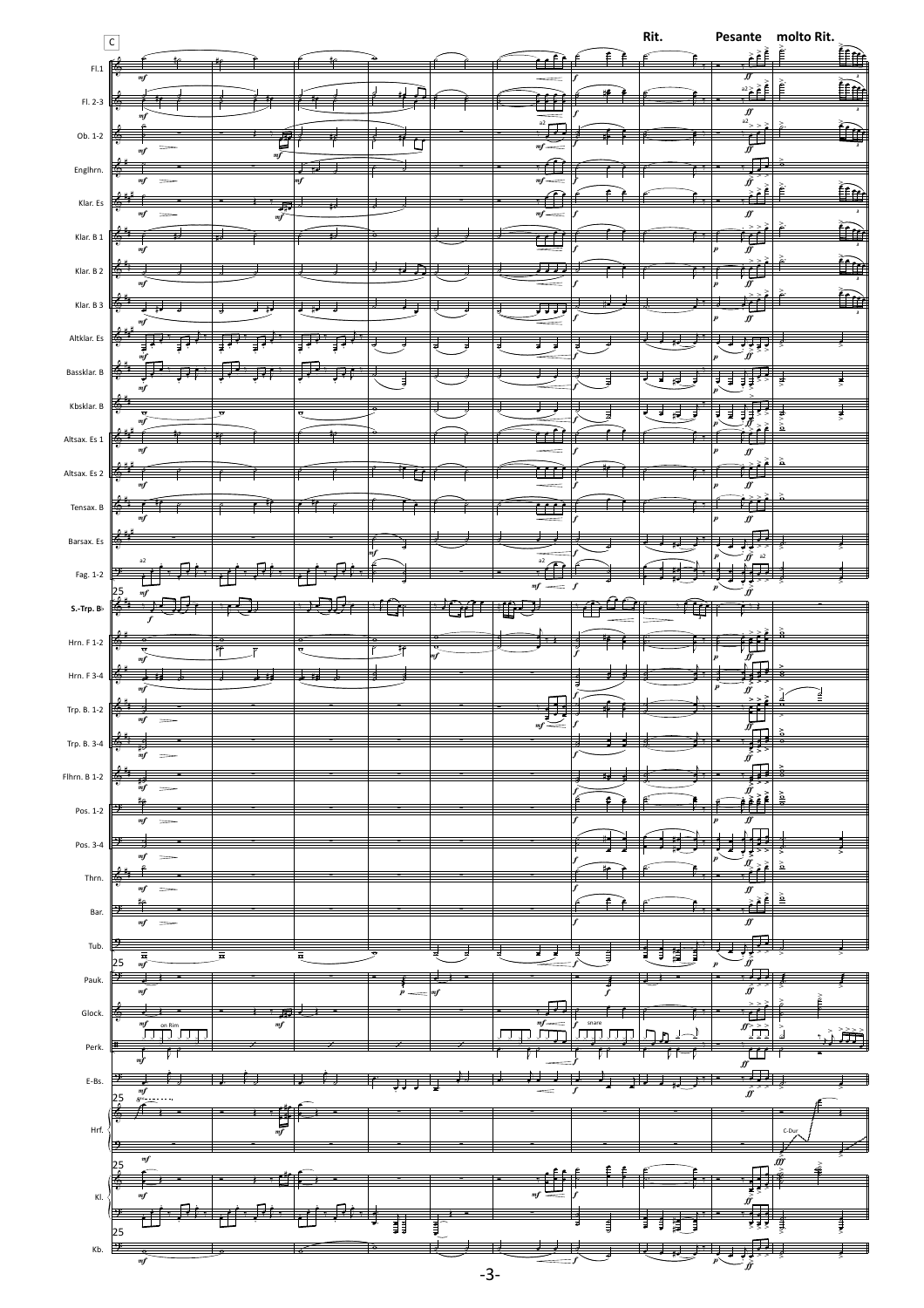|                           | Maestoso $\sqrt{ }$ = 66<br>$\boxed{\mathsf{D}}$ |                           |                          | Andante $J = 72$          |      |                                  | Rit. | Pesante              | $\overline{E}$   | a Tempo                             |                  |
|---------------------------|--------------------------------------------------|---------------------------|--------------------------|---------------------------|------|----------------------------------|------|----------------------|------------------|-------------------------------------|------------------|
| FI.1 $\mathbb{R}$         | ≩                                                |                           |                          |                           |      | €Ê<br>£∈ E                       |      |                      | 憧                | Ē.<br>£.                            |                  |
| $FI. 2-3$                 | т.,                                              | ≧Ê                        | ĒĒ                       |                           |      | Л<br>$\left( \cdot \right)$<br>ł |      |                      |                  | ЕÉ<br>£.<br>÷                       |                  |
| Ob. 1-2                   |                                                  |                           |                          |                           |      |                                  | , ,  |                      |                  |                                     | Щ                |
|                           |                                                  |                           |                          |                           |      |                                  |      |                      |                  |                                     |                  |
| Englhrn.                  |                                                  |                           |                          |                           |      | f                                |      |                      |                  |                                     |                  |
| Klar. Es                  |                                                  |                           |                          |                           |      | $\epsilon$                       |      | ff                   |                  |                                     |                  |
| Klar. B 1                 |                                                  |                           |                          |                           |      |                                  |      | ℋ                    |                  |                                     |                  |
| Klar. B 2                 |                                                  |                           |                          |                           |      |                                  |      |                      |                  |                                     |                  |
| Klar. B 3                 |                                                  |                           |                          |                           |      |                                  |      |                      |                  |                                     |                  |
| Altklar. Es               | 6                                                | ड़                        |                          |                           |      |                                  | ₹    | 뎑<br>ļ               |                  |                                     |                  |
| Bassklar. B               |                                                  |                           | र्                       |                           | ⊥    |                                  |      |                      | इ                |                                     |                  |
| Kbsklar. B                | €                                                | $\frac{1}{2}$             |                          |                           |      |                                  |      |                      |                  |                                     |                  |
| Altsax. Es 1              | 듩                                                | $\frac{1}{2}$             | ድድ                       |                           |      |                                  |      |                      |                  | €                                   | <u>e e e e e</u> |
|                           |                                                  |                           |                          |                           |      |                                  |      | ff                   |                  |                                     |                  |
| Altsax. Es 2              |                                                  |                           | ĒÊ €<br>e                | Ã<br>bè<br>$\epsilon$     |      |                                  |      |                      |                  |                                     |                  |
| Tensax. B                 |                                                  |                           |                          |                           |      |                                  |      | ff                   |                  |                                     |                  |
| Barsax. Es                | ⊕<br>इ                                           | ड्र                       |                          |                           | a2   |                                  |      |                      |                  |                                     |                  |
| Fag. 1-2                  | 35                                               | ष्ट्र                     |                          |                           |      |                                  |      |                      |                  |                                     |                  |
| S.-Trp. $\mathsf{B}\flat$ |                                                  |                           |                          | f                         |      |                                  |      | ∬                    |                  |                                     |                  |
| Hrn. F 1-2                |                                                  |                           |                          |                           |      |                                  |      |                      |                  |                                     |                  |
| Hrn. F 3-4                | a2                                               |                           | a2                       |                           |      |                                  |      |                      |                  |                                     |                  |
| Trp. B. 1-2               | ♠                                                |                           |                          |                           |      |                                  |      | $\overrightarrow{f}$ |                  |                                     |                  |
| Trp. B. 3-4               |                                                  |                           |                          |                           |      |                                  |      | ff                   | a2               |                                     |                  |
| Flhrn. B 1-2              |                                                  | ≖                         |                          |                           |      |                                  |      | ff                   |                  |                                     |                  |
|                           |                                                  | $\frac{\delta}{\epsilon}$ | Ė                        |                           |      |                                  |      | $\frac{f}{f}$        |                  | <u> ਮੂ</u><br>74<br>न               | 7<br>n nin       |
| Pos. 1-2                  |                                                  |                           |                          |                           |      |                                  |      | Ľ                    | $\sum_{i=1}^{n}$ |                                     |                  |
| Pos. 3-4                  |                                                  | $4 \times 4$              |                          | È<br>$\epsilon$<br>扉<br>e |      |                                  |      |                      |                  |                                     |                  |
| Thrn.                     | EÊÊ                                              | $\frac{\geq}{2}$          |                          |                           |      |                                  |      | ff                   |                  |                                     |                  |
| Bar.                      |                                                  |                           | e                        |                           |      |                                  |      | ff                   |                  |                                     |                  |
| Tub.                      | 흥                                                | alla)                     | ₿                        |                           |      |                                  | ₹    | ţ<br>J<br>Ē          | रे               |                                     |                  |
| Pauk.                     | 35<br>⋺                                          |                           |                          |                           |      |                                  |      |                      |                  |                                     |                  |
| Glock.                    | t.                                               |                           |                          |                           |      |                                  |      | ff                   |                  |                                     |                  |
| Perk.                     | Л                                                |                           |                          | Лm                        |      | JJJJ                             | ⊥س⊡  | $f\hspace{-0.1cm}f$  |                  |                                     |                  |
| E-Bs.                     |                                                  |                           |                          |                           |      |                                  |      |                      |                  |                                     | . .              |
|                           | $\frac{1}{\sum_{i=1}^{n} a_i}$<br>$\frac{35}{4}$ |                           | Ê                        |                           |      |                                  |      |                      |                  |                                     |                  |
| Hrf.                      |                                                  |                           |                          |                           |      | $\hat{f}$                        |      |                      |                  |                                     |                  |
|                           | $\frac{35}{4}$                                   |                           |                          |                           |      |                                  |      |                      |                  |                                     |                  |
| KI.                       |                                                  |                           |                          |                           |      |                                  |      |                      |                  |                                     |                  |
|                           |                                                  |                           |                          |                           |      |                                  |      | Ę                    |                  | $\frac{\overline{a}}{\overline{b}}$ |                  |
| Kb.                       | $\frac{1}{2}$<br>35<br>∍                         | $\frac{1}{\sqrt{2}}$      | $\overline{\phantom{a}}$ |                           |      |                                  |      |                      |                  |                                     |                  |
|                           | ड़                                               | ष्ट्र                     |                          |                           | $-4$ |                                  |      |                      |                  |                                     |                  |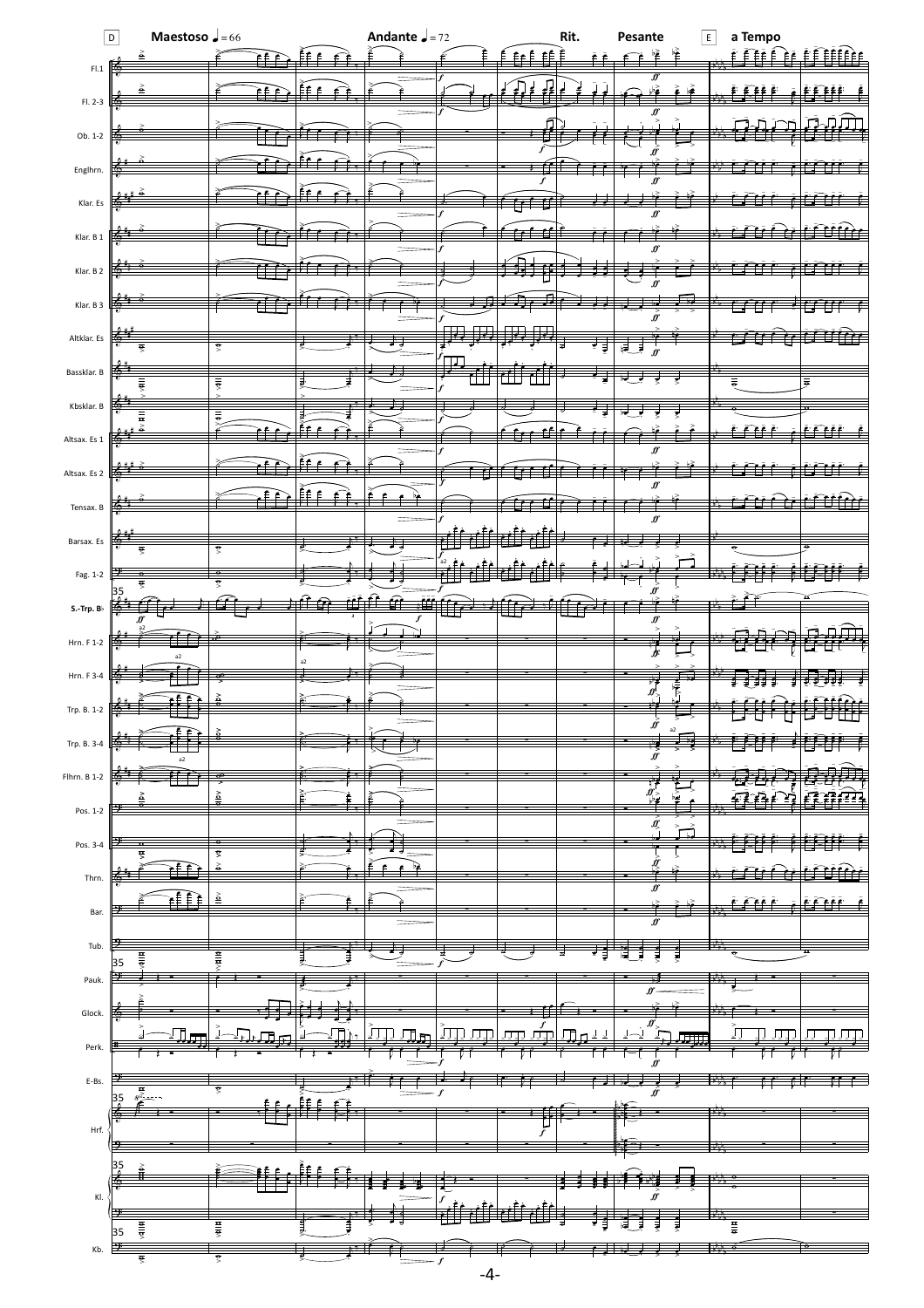**meno mosso**  F

|              | <b>HATT</b><br>45<br>ĒĒĒ<br>ffeet                                     | er.       |                                        |                               | $\mathbf{r}$<br>THEIR HOSSO |                                             |                           |                                             |                      |         |                              | <b>SEIT TUTTE</b>                                          | r.                                         |
|--------------|-----------------------------------------------------------------------|-----------|----------------------------------------|-------------------------------|-----------------------------|---------------------------------------------|---------------------------|---------------------------------------------|----------------------|---------|------------------------------|------------------------------------------------------------|--------------------------------------------|
| ${\sf FI.1}$ | <b>HILLETTE</b><br>$\bullet$                                          | a2        |                                        |                               |                             |                                             |                           | pp                                          |                      | $_{pp}$ |                              |                                                            |                                            |
| Fl. 2-3      | $\frac{3}{2}$                                                         | Â<br>a2   |                                        |                               |                             |                                             |                           |                                             |                      | $_{pp}$ |                              | فانعج                                                      |                                            |
| Ob. 1-2      | $\mathbf{E}(\hat{\mathbf{H}})$<br>$\frac{1}{2}$<br>$\boldsymbol{\Pi}$ | œ         |                                        |                               |                             |                                             |                           |                                             |                      |         | -                            |                                                            | r.                                         |
| Englhrn.     | f                                                                     | ſ,        |                                        |                               |                             |                                             |                           |                                             |                      |         | ×.                           |                                                            | $\hat{ }$                                  |
|              | Ā<br>مغ<br>ففق<br>e                                                   |           |                                        |                               |                             |                                             |                           |                                             |                      |         |                              |                                                            |                                            |
| Klar. Es     |                                                                       | Ű         | $\overline{\mathbf{3}}$                |                               |                             |                                             |                           |                                             |                      |         | ×<br>$\widehat{\phantom{a}}$ | $\overline{1}$ $\overline{1}$ $\overline{1}$<br>$p\bar{p}$ | $\mathbf{r}$                               |
| Klar. B 1    | ēĖ<br>٥e<br>Ð                                                         |           | <u>e în</u><br>$\overline{\mathbf{3}}$ | $\rightarrow$ $\rightarrow$   |                             |                                             | $\rightarrow$             | m                                           |                      |         |                              | $\cdot$ .                                                  |                                            |
| Klar. B 2    | e                                                                     |           | <u>e tro</u>                           | ۴<br>चैक्                     |                             | $\mathbf{r}$                                | T . 2                     |                                             |                      |         |                              |                                                            | ⌒                                          |
|              |                                                                       |           |                                        | $\rightarrow$                 |                             |                                             | جو ا                      | ᢐ<br>$_{pp}$                                |                      |         |                              | $\overline{\sigma}$                                        | $\overline{\sigma}$<br>$\hat{\phantom{a}}$ |
| Klar. B 3    | œ                                                                     |           | Ť                                      |                               |                             |                                             |                           | $\frac{1}{p p}$                             | $\overline{\bullet}$ |         |                              | $\overline{\overline{\sigma}}$                             | $\overline{\sigma}$<br>$\hat{\phantom{a}}$ |
| Altklar. Es  | ٠                                                                     |           |                                        | - 1<br>₹<br>ţ                 |                             | $\mathbf{a}$                                |                           | $\sqrt{\frac{\sigma}{pp}}$                  | ত                    |         | ₹                            | ত্                                                         | $\overline{\mathbf{v}}$                    |
| Bassklar. B  | के मेरे                                                               |           |                                        | ┄                             | ē                           | $\overline{\sigma}$                         | र                         | ₹                                           | $\overline{\bullet}$ |         | ċ<br>ತ                       | ₹                                                          | $\hat{ }$                                  |
| Kbsklar. B   |                                                                       |           |                                        | ≖                             |                             |                                             | $\overline{\mathbb{F}^1}$ | $_{pp}$                                     | $\overline{\bullet}$ |         | c<br>न्न                     |                                                            | $\hat{ }$                                  |
| Altsax. Es 1 | 青青<br>ĒĒ                                                              |           |                                        | ₩                             |                             |                                             |                           | $\frac{1}{\overline{5}}$                    |                      |         |                              | ≠                                                          | $\hat{\phantom{a}}$<br>≂                   |
|              | نفقه<br>€                                                             |           |                                        |                               |                             |                                             |                           | $_{pp}$                                     |                      |         |                              |                                                            | ́                                          |
| Altsax. Es 2 |                                                                       | ╈         |                                        |                               |                             | $\mathbf{\sigma}$                           | $\rightarrow$             | $_{pp}$                                     |                      |         |                              |                                                            | $\mathbf{a}$                               |
| Tensax. B    |                                                                       |           | <u>e Fre</u>                           | $\mathbf{v}_n$                | Ó                           |                                             |                           | $_{\rm PP}$                                 |                      |         |                              |                                                            | $\hat{\phantom{a}}$                        |
| Barsax. Es   |                                                                       |           |                                        | $\rightarrow$                 |                             |                                             |                           |                                             |                      |         |                              | ए                                                          | $\hat{ }$<br>ज                             |
| Fag. 1-2     | a2<br><u>.</u>                                                        |           |                                        |                               |                             |                                             |                           | $\sqrt{\frac{\sigma}{pp}}$                  |                      |         |                              |                                                            | $\hat{ }$                                  |
|              | 45<br>$\rightarrow$                                                   |           |                                        |                               | ۰.                          |                                             |                           |                                             |                      |         |                              |                                                            |                                            |
| S.-Trp. B    | п                                                                     |           |                                        | $_{mp}$                       |                             |                                             |                           |                                             |                      |         |                              |                                                            | $\hat{ }$                                  |
| Hrn. F 1-2   | a2                                                                    |           |                                        |                               |                             |                                             |                           |                                             | ∸<br>$_{pp}$         |         |                              |                                                            |                                            |
| Hrn. F 3-4   | f.                                                                    | ×         |                                        | - 7                           |                             |                                             |                           |                                             |                      |         | $\overline{\phantom{a}}$     |                                                            | $\hat{ }$                                  |
| Trp. B. 1-2  | ēĖ<br>ta,                                                             | ńл<br>TÙ, | ั่∃่ว่                                 | √⊸่                           |                             |                                             |                           |                                             |                      |         |                              |                                                            | $\hat{ }$                                  |
| Trp. B. 3-4  | F 7 T<br>$\left  \omega \right\rangle$<br>ਦਿ                          |           |                                        |                               |                             |                                             |                           |                                             |                      |         |                              |                                                            |                                            |
|              |                                                                       | ਵਾ⊅       |                                        |                               |                             |                                             |                           |                                             |                      |         |                              |                                                            | $\hat{\phantom{a}}$                        |
| Flhrn. B 1-2 | ⊫⊄e<br>垆                                                              | ΩΓ<br>ते  | فبأأ                                   |                               |                             |                                             |                           |                                             |                      |         |                              |                                                            | $\hat{ }$                                  |
| Pos. 1-2     |                                                                       |           |                                        |                               |                             |                                             |                           |                                             | ×                    |         |                              |                                                            | Ξ                                          |
| Pos. 3-4     | i a                                                                   |           |                                        | त्र<br>ā                      |                             |                                             |                           |                                             |                      |         | $\overline{\phantom{a}}$     |                                                            | c                                          |
| Thrn.        | ta.                                                                   |           |                                        |                               |                             |                                             |                           |                                             |                      |         | ×                            |                                                            | c                                          |
| Bar.         | <b>EFACAA</b><br>Ā<br>ēē                                              |           |                                        | P<br>$\overline{\phantom{a}}$ |                             |                                             |                           |                                             |                      |         |                              |                                                            | r.                                         |
|              |                                                                       |           |                                        | ચ                             |                             |                                             |                           |                                             |                      |         | ÷                            |                                                            |                                            |
| Tub.         | ┄<br>寿<br>Þ<br>45<br><u>.</u>                                         |           |                                        | ┪                             |                             |                                             | 글                         |                                             |                      |         | $\hat{ }$                    |                                                            |                                            |
| Pauk.        | ソー<br>$\mathbb{H}^{n}$<br>$\overline{f}$                              |           |                                        | के रहे<br>$f\hspace{-0.1cm}f$ |                             |                                             |                           | ⊣<br>$\overline{\overline{\overline{r}^p}}$ | ∓                    |         |                              |                                                            |                                            |
| Glock.       | 耳<br>ю,                                                               |           |                                        |                               |                             | $\cdot$ $\cdot$ $\cdot$<br>$\boldsymbol{p}$ | $\overline{\phantom{a}}$  |                                             |                      | $_{pp}$ |                              |                                                            |                                            |
| Perk.        | ЛŤ<br>E.<br>нŀ                                                        | Л<br>IJIJ | Лд<br>厅                                | ื่า−)                         |                             |                                             | s.C.(soft                 |                                             |                      |         |                              | s.C.(soft                                                  |                                            |
| E-Bs.        | $\rightarrow$<br>rfft 1                                               |           |                                        |                               |                             |                                             | $pp \sim p$               |                                             |                      |         |                              |                                                            | $\leq$ PP                                  |
|              | 45<br>$8^{\mathrm{m}\times\text{-}\times\text{-}\times\text{-}}$<br>戶 |           |                                        |                               |                             |                                             |                           |                                             |                      |         | ₹                            |                                                            |                                            |
| Hrf.         | Т6-<br>$\mathsf{loco}\,$                                              |           |                                        |                               |                             | ł                                           |                           |                                             |                      |         |                              | $\boldsymbol{pp}$                                          |                                            |
|              | D.,<br>₩<br>$8^{\circ}$<br>45                                         |           |                                        |                               |                             | 8 <sup>10</sup>                             |                           | 計                                           |                      |         |                              |                                                            |                                            |
|              | ≵<br>₩                                                                |           | 往任                                     |                               |                             | $\cdot$ $\cdot$ $\cdot$                     |                           |                                             |                      |         |                              |                                                            |                                            |
| KI.          | loco<br>╩<br>▜█▟                                                      |           | ≝≏                                     |                               |                             | $p_{\, \rm loc}$                            |                           |                                             |                      |         |                              |                                                            |                                            |
| Kb.          | 45<br>"''<br>$\mathcal{P}$                                            |           |                                        | ÷                             |                             |                                             |                           |                                             |                      |         |                              |                                                            |                                            |
|              |                                                                       |           |                                        |                               | $\pmb{p}$<br>$-5-$          |                                             |                           | $\frac{\sigma}{pp}$                         |                      |         |                              |                                                            |                                            |